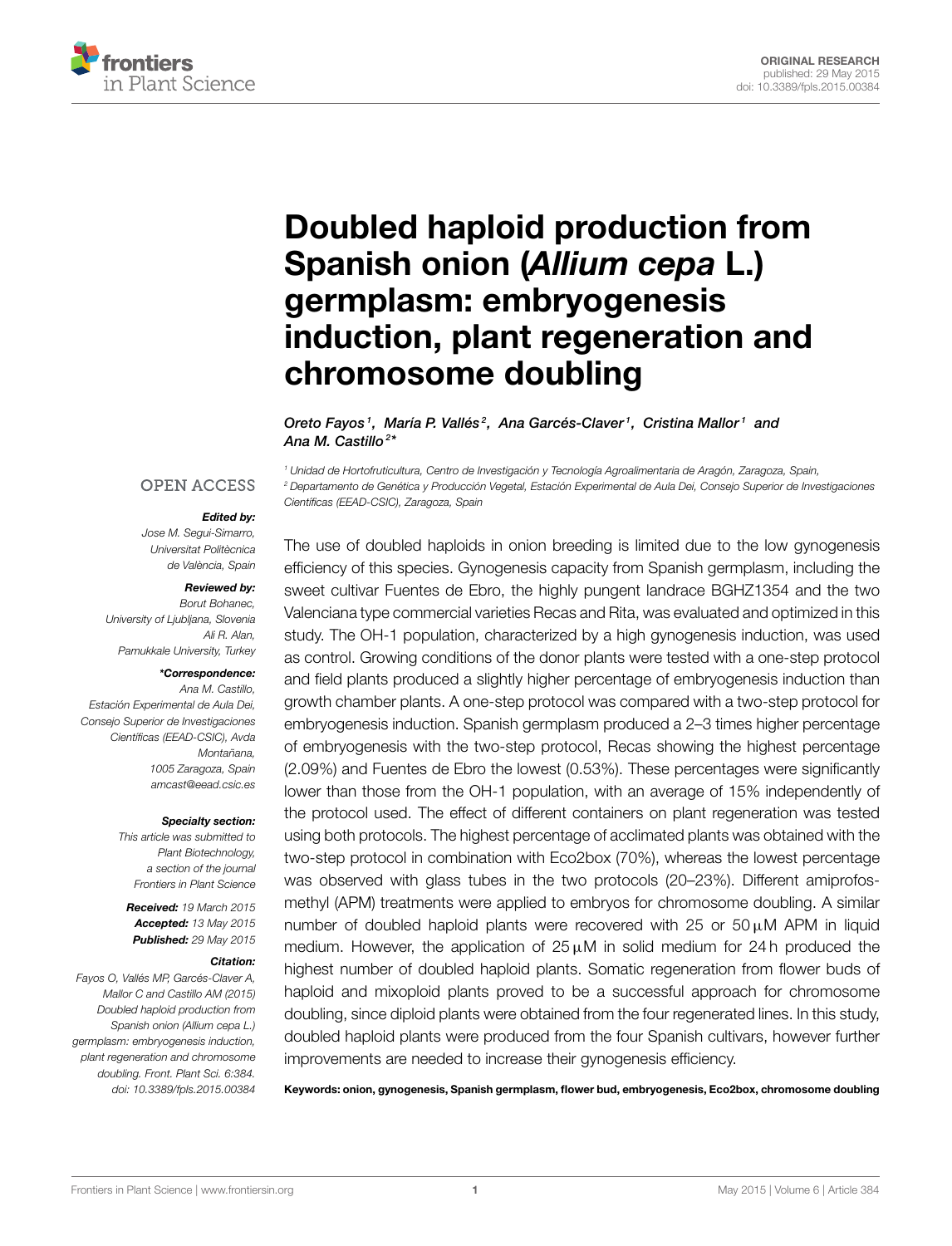#### Fayos et al. Onion doubled haploid production

# Introduction

Onion (Allium cepa L.) is a valuable crop for food and medicinal purposes, ranking second after tomato in the list of vegetables cultivated worldwide, with production of over 90 million tons on 4.7 million ha [\(FAO, 2013\)](#page-9-0). Onion is an important crop in Spain, which is the third largest producer in Europe, after Russia and Netherlands. The onion production in Spain is over 1.2 million tons, ranking second among crop vegetables. Onion is an allogamous species and therefore both open pollinated cultivars and hybrids are cultivated. Hybrids have many advantages, including higher productivity, genetic uniformity and seed production for commercial use [\(Campion et al., 1995;](#page-9-1) Foschi et al., [2009\)](#page-9-2). Uniform highly inbred lines are needed for hybrid production, but they are difficult to obtain through conventional methods of plant breeding (between 10 and 12 years) due to severe inbreeding depression and their biennial cycle, (Jakše et al., [2010\)](#page-10-0). Haploid onion plant production and subsequent chromosome doubling offers a time-saving approach to obtain pure inbred lines [\(Dunwell, 2010;](#page-9-3) [Chen et al., 2011\)](#page-9-4). Onion breeding programs based on DH are being conducted at different public institutions such as Cornell University [\(Hyde et al., 2012\)](#page-10-1), Wisconsin University in collaboration with Ljubljana University [\(Duangjit et al., 2013\)](#page-9-5), Texas A&M University [\(Walker et al.,](#page-10-2) [2006\)](#page-10-2), INTA (Dr. Galmarini, personal communication), the Agricultural University of Kraków in collaboration with private companies (Adamus, personal communication), and Pamukale University [\(Alan et al., 2014;](#page-9-6) [Celebi-Toprak et al., 2015\)](#page-9-7).

Of the different methods for in vitro onion haploid production, only gynogenesis has been reported to be successful. Haploid onion plants have been produced from ovules, ovaries or whole flower buds [\(Muren, 1989;](#page-10-3) [Campion and Alloni, 1990;](#page-9-8) [Keller, 1990;](#page-10-4) [Campion et al., 1992;](#page-9-9) [Bohanec et al., 1995;](#page-9-10) Geoffriau et al., [1997;](#page-9-11) [Michalik et al., 2000\)](#page-10-5). Of the three aforementioned in vitro techniques, ovule culture was the least efficient. Ovary or flower bud culture showed similar results concerning embryo induction, but flower bud culture was less laborious (Bohanec et al., [1995;](#page-9-10) [Bohanec and Jakše, 1999\)](#page-9-12).

The main bottlenecks of gynogenesis in onion are the low rates of embryogenesis induction, plant survival and chromosome doubling from most of the materials [\(Geoffriau et al., 1997\)](#page-9-11). Several aspects, including genotype and growing conditions of donor plants, culture medium and chromosome doubling procedure, need to be considered to achieve successful rates of gynogenesis [\(Bohanec, 2009;](#page-9-13) [Chen et al., 2011\)](#page-9-4). Material genotype and genetic structure are the most important factors [\(Jakše et al., 2010\)](#page-10-0). Thus, low rates of gynogenesis induction have been reported in open-pollinated populations (0–3%) (Geoffriau et al., [1997;](#page-9-11) [Bohanec and Jakše, 1999\)](#page-9-12). Nevertheless, higher rates were achieved in specific synthetic populations, hybrid F1s, and inbred lines (10–33%) [\(Geoffriau et al., 1997;](#page-9-11) [Bohanec and Jakše,](#page-9-12) [1999;](#page-9-12) [Michalik et al., 2000;](#page-10-5) [Bohanec et al., 2003\)](#page-9-14).

Temperature stress treatment of donor plants, inflorescences, flowers or isolated ovules can trigger the switch from the gametophytic to the sporophytic pathway in different species (for review see [Chen et al., 2011\)](#page-9-4). In onion, the growth of donor plants at low temperatures with high illumination increased embryogenesis percentages [\(Puddephat et al., 1999;](#page-10-6) Michalik et al., [2001\)](#page-10-7). However, the application of temperature stress treatment to flower buds or pre-growth on starvation medium did not enhance the rate of gynogenesis [\(Bohanec, 1998\)](#page-9-15).

The first studies on onion gynogenesis were performed with ovary or ovule culture. In most cases, a two-step protocol was used including a pre-culture of the flower buds before ovary or ovule isolation. In these reports the basal media B5 (Gamborg et al., [1968\)](#page-9-16), MS [\(Murashige and Skoog, 1962\)](#page-10-8) and BDS (Dunstan and Short, [1977\)](#page-9-17) were used [\(Muren, 1989;](#page-10-3) [Campion and Alloni,](#page-9-8) [1990;](#page-9-8) [Keller, 1990;](#page-10-4) [Campion et al., 1992\)](#page-9-9). Afterwards, flower bud culture protocols were developed based at first on those used for ovary and ovule culture with some modifications of the culture media, including growth regulators [\(Bohanec et al.,](#page-9-10) [1995;](#page-9-10) [Martínez et al., 2000;](#page-10-9) [Michalik et al., 2000\)](#page-10-5), and later on a simplified one-step protocol, consisting of culturing the whole flower bud in an induction medium until the embryo stage [\(Bohanec and Jakše, 1999;](#page-9-12) [Jakše and Bohanec, 2003\)](#page-10-10).

A low rate of spontaneous chromosome doubling has been described in onion gynogenesis and is below 10% in most cases [\(Alan et al., 2003;](#page-9-18) [Jakše et al., 2010\)](#page-10-0). Therefore, anti-mitotic agents have been applied to different explants to increase this rate, including small bulbs [\(Campion et al., 1995\)](#page-9-1), plantlets during micropropagation [\(Geoffriau et al., 1997;](#page-9-11) [Alan et al.,](#page-9-19) [2004,](#page-9-19) [2007\)](#page-9-20), and embryos [\(Jakše and Bohanec, 2000;](#page-10-11) Grzebelus and Adamus, [2004\)](#page-9-21). Embryos have several advantages over other explants, including shortening the time needed for plant acclimation and avoiding the step of excision and regrowth of the bulb and/or plant [\(Jakše and Bohanec, 2000\)](#page-10-11). A comparison of colchicine, trifluralin, orizalin and amiprofos-methyl (APM) treatments showed that colchicine was the least efficient in chromosome doubling and trifluralin and orizalin resulted in higher hyperhydricity [\(Grzebelus and Adamus, 2004\)](#page-9-21). Alan et al. [\(2007\)](#page-9-20) compared different strategies for ploidy level manipulation in onion gynogenesis, reporting that somatic regeneration of spontaneous DH plants from flower buds of haploid and mixoploid plants was the most reliable. This strategy was applied later by [Jakše et al. \(2010\)](#page-10-0).

The main objective of this study was to evaluate the gynogenesis capacity of Spanish onion germplasm using flower bud culture and to optimize the percentage of acclimated doubled haploid (DH) plants. Two gynogenesis induction protocols, previously described in the literature, different plant containers for plant regeneration, and APM treatments for chromosome doubling, were assayed. Somatic regeneration was also tested as an alternative approach for chromosome doubling of haploid (H) gynogenetic plants.

# Materials and Methods

#### **Material**

Research was carried out from 2012 to 2014 in experimental plots in a shade house located at 41◦ 39′N latitude. In 2012, two Valenciana type commercial varieties Recas (Veronsa) and Rita (kindly provided by Ramiro Arnedo S.A.) were used, as well as a half-sib family from the breeding program carried out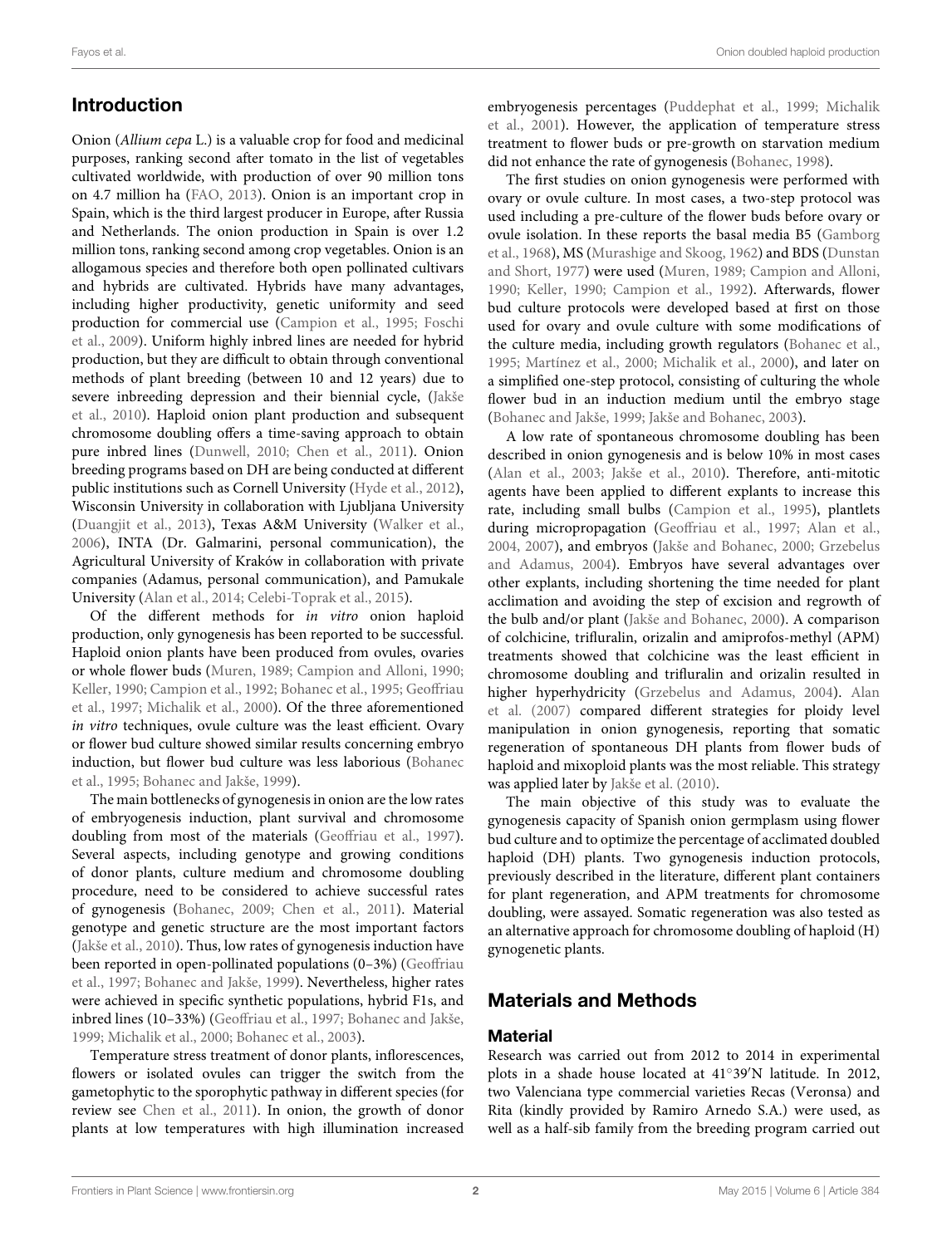with the cultivar Fuentes de Ebro, a landrace known for its mild and sweet flavor [\(Mallor et al., 2011a;](#page-10-12) [Mallor and Sales,](#page-10-13) [2012\)](#page-10-13). Fuentes de Ebro has a high commercial value due to its differentiated quality, provided by the Protected Designation of Origin (PDO)<sup>[1](#page-2-0)</sup> label, according to Regulation (EEC) 1146/2013 of the European Union. In 2013, the cultivars Fuentes de Ebro, Recas, and BGHZ1354, and the population OH-1 were used. BGHZ1354 is a landrace provided by the Vegetable Germplasm Bank of Zaragoza (BGHZ, Zaragoza, Spain) characterized by a high level of pungency [\(Mallor et al., 2011b\)](#page-10-14). OH-1 is a synthetic population specially designed for high gynogenesis induction, obtained with inbred lines B2923B and B0223B (Havey and Bohanec, [2007\)](#page-9-22).

#### Growing Conditions of Donor Plants

In February 2011, seeds of donor plants (Fuentes de Ebro, Rita and Recas were sown in polystyrene trays in a greenhouse with a substrate mixture of peat (50%), coconut (30%), sand (20%), and N:P:K (14:16:18) with micronutrient fertilizer (Projar S.A., Valencia, Spain). In April, the plantlets were transplanted directly to soil in the field under natural conditions and bulbs were collected for repose in September. In order to obtain flower heads, the bulbs were planted in November in plastic pots (4 l) and grown in the field under natural conditions. One month before bolting, some bulbs were transferred to a growth chamber exposed to 16 h photoperiod at a continuous temperature of 15–18°C and an illumination of 300 μmol m<sup>-2</sup> s<sup>-1</sup>provided by Philips Master SON-T, PIA Hg Free 150 W and Phillips Master TL\_D 58 W/865. The rest of the bulbs were kept in the field under natural conditions.

In February 2012, seeds of donor plants from Fuentes de Ebro, BGHZ1354, Recas, and OH-1 were sown, grown and harvested as described previously. In November 2012, the bulbs were transplanted directly to soil in the field under natural conditions for inflorescence development in 2013. Whole umbels were harvested from mid-May to the end of June.

## **Sterilization**

The whole umbel was harvested when 30% of the flowers were at three to 4 days before anthesis (**[Figure 1A](#page-3-0)**). Flowers of 3.5–4.5 mm in length were selected (**[Figure 1B](#page-3-0)**) from each umbel and sterilized in ethanol 70% for 2 min and 16.5 g  $l^{-1}$ dichloroisocyanuric acid disodium salt with two drops of Tween 80 for 10–12 min and followed by 4–5 rinsed with sterile distilled water.

## Culture Media

Two different protocols were assayed for gynogenesis induction. In 2012, the protocol described by [Jakše and Bohanec \(2003\)](#page-10-10) (Protocol A) was followed. Flower buds were cultured on an induction medium consisting of BDS medium (Dunstan and Short, [1977\)](#page-9-17) with some modifications (Supplemental Table S1) and were kept in the same medium until embryo production (one-step protocol). In 2013, a two-step protocol described by [Michalik et al. \(2000\)](#page-10-5) (Protocol B) was also used. In this protocol, flower buds were plated on  $A_1$  medium [\(Muren, 1989\)](#page-10-3) for 1 month and later transferred to  $R_1$  medium [\(Michalik et al., 2000\)](#page-10-5) (Supplemental Table S1) until embryo production. For protocol comparison, flower buds from the same umbel were randomly distributed in each protocol. Thirty flowers were inoculated in each 90 mm Petri dish.

#### Chromosome Doubling

Embryos were used as explants for chromosome doubling. The duplication agent amiprofos-methyl (APM) was applied in liquid or solid elongation medium and consisted of BDS (x1/2) with 15 g l−<sup>1</sup> glucose (Supplemental Table S1). In 2012, 25µM APM was applied for 24–48 h in liquid medium. In 2013, concentrations of 25 and 50  $\mu$ M APM were applied for 24 h in liquid elongation medium in a first experiment. In a second experiment, APM ( $25 \mu M$ ) was applied in liquid medium for  $24 h$  or in solid medium for 24 or 72 h. Good quality embryos from the "OH-1" population were randomly distributed in different treatments. APM treatment was performed in the dark and afterwards embryos were rinsed with liquid elongation medium.

## Plant Regeneration, Acclimation and Bulb and Seed Production

In 2013, two experiments were performed. In the first, glass tubes were sealed with plastic or cellulose plugs (Steristophen Typ 20, Carl Roth GmBH+Co). In the second, glass tubes with plastic plugs were compared with Magenta boxes and polypropylene boxes with an aeration filter (Eco2box-green filter-Model 80MM H, Duchefa). Two to three plants were plated in each Magenta box and 4–6 plants in the Eco2box. Good quality embryos from the OH-1 population were randomly distributed in different containers.

In 2012, APM treated embryos were cultured in solid elongation medium in individual glass tubes with plastic plugs  $(150 \times 25 \text{ mm})$ . In 2013, glass tubes with plastic glass and Eco2boxes were used for plant regeneration from Spanish germplasm.

## Culture Conditions

Flower buds and plantlets were incubated in a growth chamber at 24°C with 16 h photoperiod and 100 µmol m<sup>-2</sup> s<sup>-1</sup> provided by Phillips Master TLD Super 80 58 W/840 and OSRAM 30 W/2700 K.

After 6–10 weeks in elongation medium, rooted, healthy plants were transferred to 110 mm Ø pots containing soil (3:2 peat:vermiculite), covered with a plastic glass for 10 days and planted in a greenhouse. Plants were watered with Hoagland nutrient solution [\(Hoagland and Arnon, 1950\)](#page-9-23) for the first month. For bulb and seed production, all H, mixoploid and DH plants were transplanted to 50 l plastic pots in the shade house with the same substrate mixture that had been used for donor plant growing.

#### Somatic Regeneration

Flower buds from H and mixoploid lines obtained in 2013 that bolted in July 2014 were harvested at the same stage as

<span id="page-2-0"></span><sup>1</sup>Commission Implementing Regulation (EU) No. 1146/2013 of 5 November 2013 on entering a name in the register of protected designations of origin and protected geographical indications [Cebolla Fuentes de Ebro (PDO)].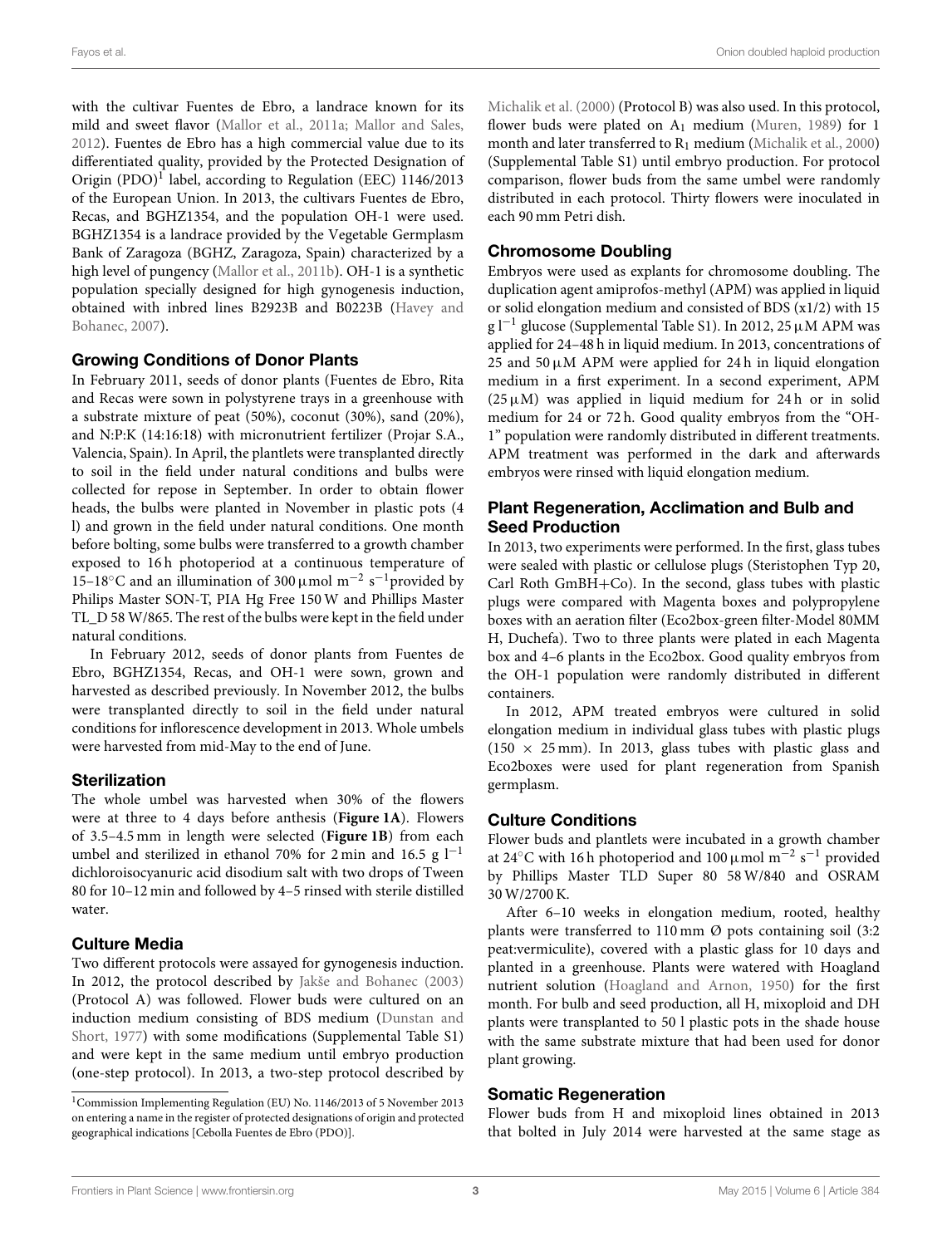

<span id="page-3-0"></span>FIGURE 1 | Production of doubled haploid onion plants by gynogenesis. (A) Onion umbels at the time of harvest. (B) Optimal stage of flower bud development for culture (3.5–4.5 mm length, flowers tagged with an asterisk). (C) Flower after 7 days of culture. (D) Flowers from cultivar Recas after 45 days of culture. (E) Gynogenetic embryo from

Fuentes de Ebro emerging from the ovary at 90 days of culture. (F) Isolated embryo from Rita. (G) Onion embryo treated with APM in liquid medium. (H) OH-1 plant regeneration in Eco2box. (I) Plants during acclimation in greenhouse. (J) Bulb formation in a shade house. (K) Seed production from Rita.

for gynogenesis induction, and cultured following the protocol described by [Luthar and Bohanec \(1999\)](#page-10-15). Flower buds were inoculated in induction medium (I) for 7–8 days and then transferred to differentiation medium  $(R_2)$  (Supplemental Table S1). Shoot clumps were transferred to Magenta boxes containing solid elongation medium.

## Ploidy Analysis

Ploidy was estimated by flow cytometry from acclimated plants. Young leaves were chopped in 2 ml Cystain UV ploidy solution (Partec) and filtered through a  $30 \,\mu \text{m}$  nylon filter. Samples were analyzed in a PAS cytometer (Partec). Leaves from young seedlings were used as control.

#### Statistical Analysis

The following variables were calculated: percentage of gynogenesis induction (number of embryos or calli/100 flowers), percentage of embryogenesis induction (number of embryos/100 flowers), percentage of acclimated plants (number of acclimated plants/100 embryos), percentage of hyperhydricity (number of hyperhydrated plants/100 embryos), percentage of H, mixoploid (n/2n), DH and tetraploid as the number of plants/100 acclimated plants. All experiments were established in a completely randomized design. Percentages of gynogenesis induction, embryogenesis induction, acclimated plants, hyperhydricity, ploidy levels and globular structures were analyzed using the Chi Square test by the FREQ procedure.

# Results

## Effect of Donor Plant Growing Conditions on Gynogenesis Induction and Plant Production

Bulbs from Fuentes de Ebro, Recas, and Rita were grown in the field and in a growth chamber. A total number of 9934 flower buds from the three cultivars were grown in 2012 following the protocol described by [Jakše and Bohanec \(2003\)](#page-10-10) (Protocol A) (**[Table 1](#page-4-0)**). Flowers opened after 3–6 days of culture (**[Figure 1C](#page-3-0)**),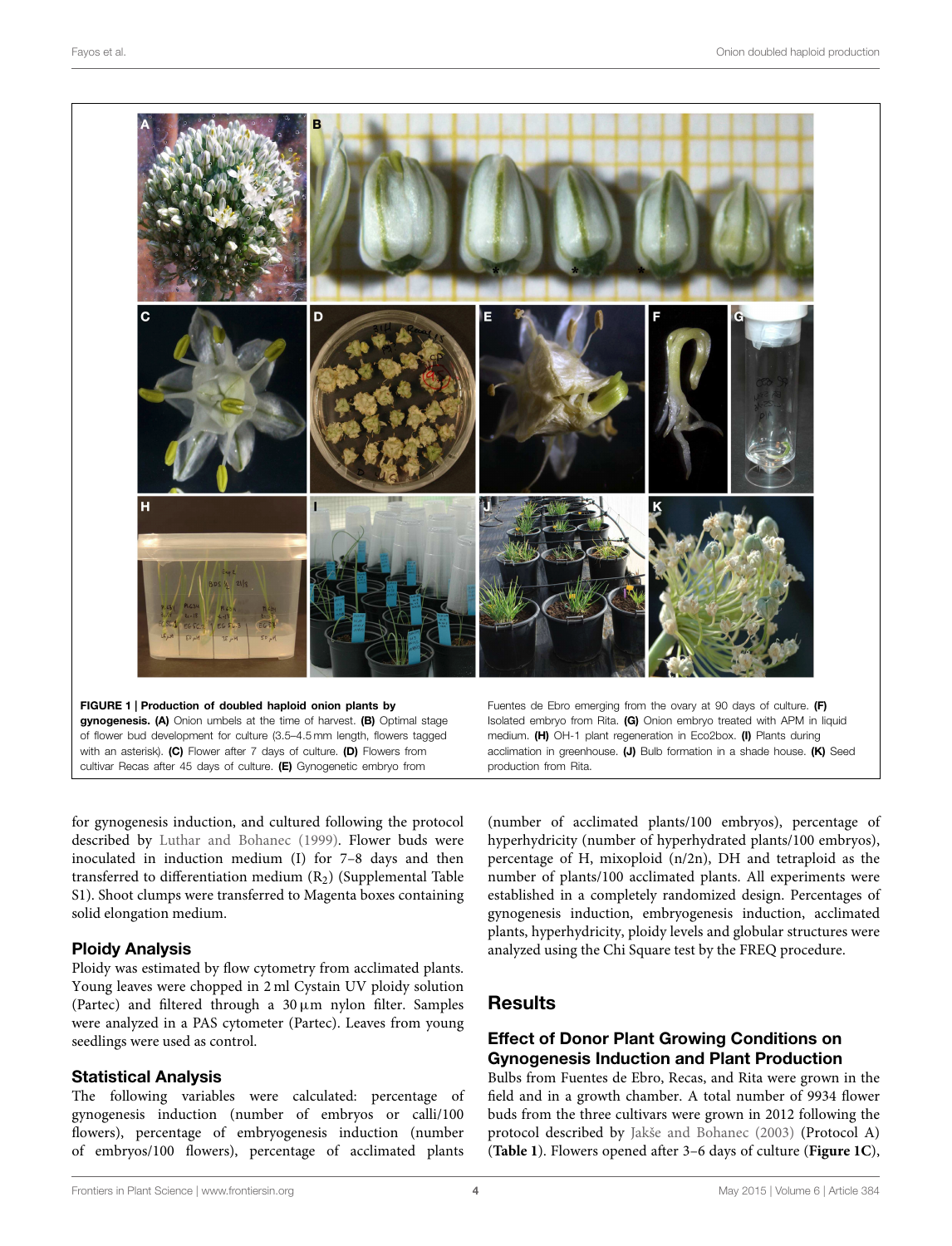| Cultivar        | Growing    | <b>Flowers</b> |                 | <b>Gynogenesis induction</b>  |                | <b>Embryogenesis induction</b> | <b>Acclimated plants</b>       |                        |
|-----------------|------------|----------------|-----------------|-------------------------------|----------------|--------------------------------|--------------------------------|------------------------|
|                 | conditions |                | Calli + Embryos | Calli+Embryos/<br>Flowers (%) | <b>Embryos</b> | Embryos/<br>Flowers (%)        | <b>Plants</b><br><b>Plants</b> | Plants/<br>Embryos (%) |
| Fuentes de Ebro | $F^*$      | 1206           | 9               | $0.75a***$                    | 8              | $0.66a***$                     |                                | $12.5a***$             |
|                 | $GC**$     | 1688           |                 | 0.41a                         | 6              | 0.36a                          | $\Omega$                       | 0.0 <sub>b</sub>       |
| Recas           | F          | 1998           | 30              | 1.50a                         | 28             | 1.40a                          | 0                              | 0.0 <sub>b</sub>       |
|                 | GC         | 1062           | 16              | 1.51a                         | 14             | 1.32a                          |                                | 7.1a                   |
| Rita            | F.         | 2966           | 49              | 1.65a                         | 42             | l.42a                          | 2                              | 4.8b                   |
|                 | GC         | 1014           | -11             | 1.08a                         | 8              | 0.79a                          | ◠                              | 25.0a                  |

<span id="page-4-0"></span>TABLE 1 | Spanish germplasm gynogenesis following the protocol described by [Jakše and Bohanec \(2003\)](#page-10-10) (Protocol A) in 2012.

\*F, Field; \*\*GC, Growth Chamber; \*\*\*Values followed by the same letter within the cultivar are not significantly different (P < 0.05).

stayed green during the first month of culture and progressively turned yellow as the culture progressed. Some flowers from Recas and Fuentes de Ebro developed small calli on the flower base after 30–40 days of culture (**[Figure 1D](#page-3-0)**). Gynogenetic embryos emerged directly from the ovules rupturing the ovary wall after 70–150 days of culture (**[Figure 1E](#page-3-0)**). The percentage of gynogenesis induction and the percentage of embryogenesis were quite similar, as calli were rarely formed (**[Table 1](#page-4-0)**). Both variables depended on the cultivar and the growing conditions of the donor plants. The highest percentage of embryogenesis induction was produced from Recas, followed by Rita and Fuentes de Ebro. No statistically significant differences were found in percentages of gynogenesis and embryogenesis induction between the two growing conditions for all cultivars. However, field plants of Fuentes de Ebro and Rita rendered an 80% higher percentage of embryogenesis than growth chamber plants.

Well-developed gynogenetic embryos (**[Figure 1F](#page-3-0)**) were treated with APM in elongation medium (**[Figure 1G](#page-3-0)**). Then embryos were transferred to a solid elongation medium for plant development (**[Figure 1H](#page-3-0)**), and afterwards the plants were transplanted to plastic pots into the greenhouse for acclimation (**[Figure 1I](#page-3-0)**) and bulb and seed production (**[Figures 1J,K](#page-3-0)**). A high proportion of embryos developed abnormal or hyperhydrated plants, up to 50% in Fuentes de Ebro and 21% in Recas (data not shown), leading to a low percentage of acclimated plants. A higher percentage of acclimated plants was obtained from field plants in Fuentes de Ebro (12.5%) and from growth chamber plants in Recas and Rita (7.14 and 25%, respectively). Two plants obtained from Fuentes de Ebro and Recas were DH and H, respectively, and those from Rita were one DH and two mixoploids (n/2n) (data not shown).

# Effect of Culture Protocol on Gynogenesis Induction and Plant Production

Since low percentages of embryogenesis induction and acclimated plants were obtained in 2012, the two-step protocol described by [Michalik et al. \(2000\)](#page-10-5) (protocol B) was compared with protocol A. The OH-1 population was included in order to determine whether the frequencies of gynogenesis induction obtained were within the predicted range. The gynogenesis capacity of landrace BGHZ1354, was also evaluated. Plants were grown in the field, since in 2012 the percentage of embryogenesis induction was slightly higher in 2 out of the 3 cultivars in this growing condition, and also the number of plants that can be grown is not limited by the growth chamber capacity. A total number of 10,767 flowers from Fuentes de Ebro, Recas, BGHZ1354, and OH-1 was cultured (**[Table 2](#page-5-0)**). Different rates of embryogenesis induction were obtained with the two protocols, depending on the material. Spanish germplasm produced 2–3 times higher percentages of embryogenesis with protocol B, Recas showing the highest percentage (2.09%), followed by BGHZ1354 with 1.28% and Fuentes de Ebro with 0.53%. Recas and BGHZ1354 had statistically significant differences between protocols but not the lowest responding cultivar. The percentage of embryogenesis from Spanish germplasm was significantly lower than those obtained from the OH-1 population, where no differences for percentage of embryogenesis between protocols were observed (around 15%).

The percentage of acclimated plants from both protocols also varied depending on the cultivar (**[Table 2](#page-5-0)**). In BGHZ1354 and Recas, protocol B gave rise to a 2- and 3-fold increase, respectively, in comparison to protocol A. However, no differences in percentage of acclimated plants between protocols were observed in Fuentes de Ebro. Although the percentage of acclimated plants from OH-1 rose from 34 to 47% with protocol B, these differences were not statistically significant.

Furthermore, differences in percentages of embryogenesis induction and plant acclimation were also observed between plants from the same cultivar. Only 2 out of 9 plants from Fuentes de Ebro produced embryos, the highest percentage of embryogenesis being 3.3% with protocol B and 2.0% with protocol A. In OH-1, this percentage varied from 0 up to 93% with protocol B and from 0 to 76% with protocol A (data not shown).

# Effect of the Container During Plant Regeneration

In order to reduce plant hyperhydricity, two experiments were performed to assay containers with different levels of ventilation, using OH-1 embryos obtained with both induction protocols (**[Table 3](#page-5-1)**). In the first, glass tubes sealed with plastic and cellulose plugs were assayed. No statistically significant differences in percentages of hyperhydricity and acclimated plants were observed between plastic and cellulose plugs, independently of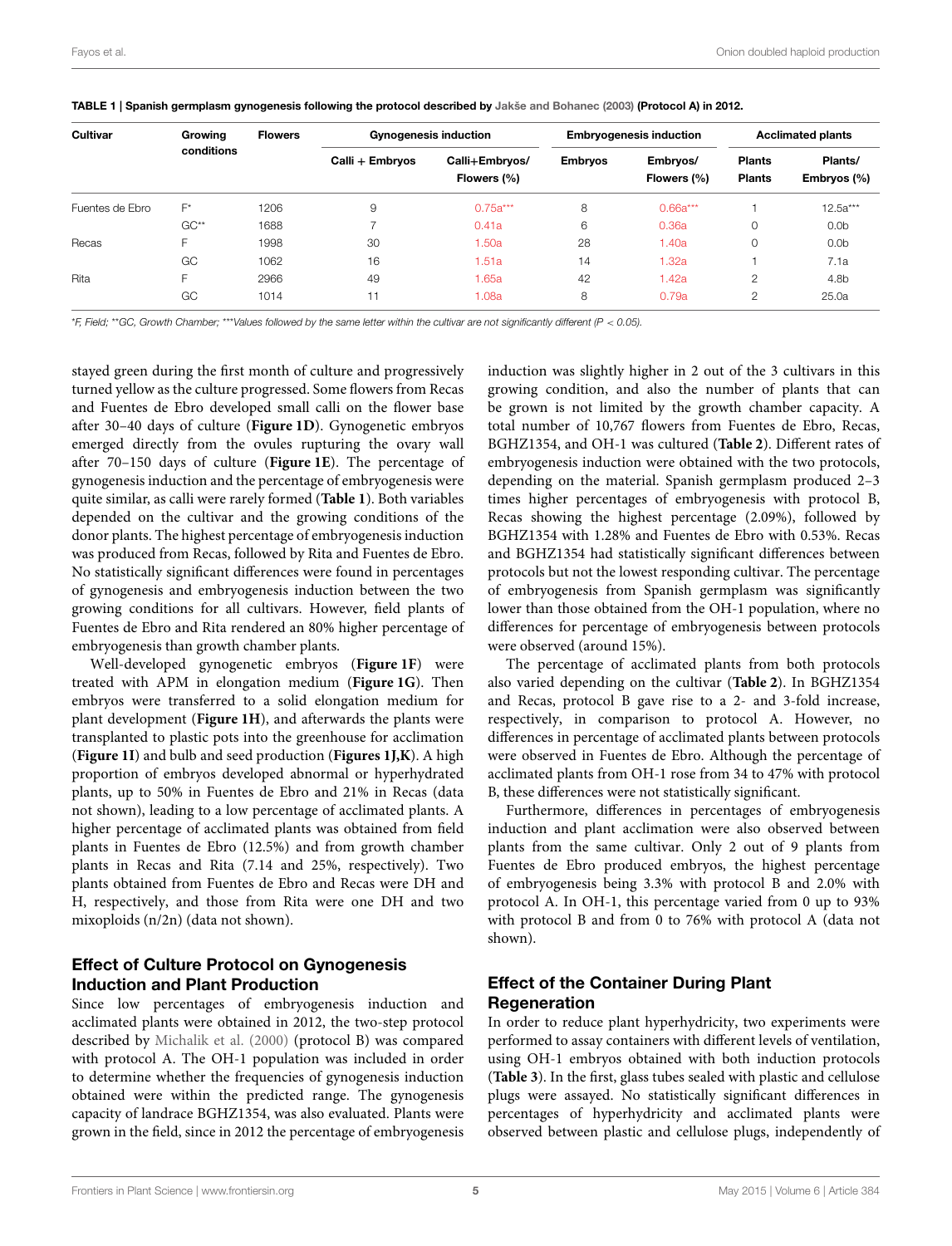| <b>Cultivar</b> | Protocol | <b>Flowers</b> |                | <b>Embryogenesis induction</b> |               | <b>Acclimated plants</b> |                | Ploidy level of acclimated plants |           |  |
|-----------------|----------|----------------|----------------|--------------------------------|---------------|--------------------------|----------------|-----------------------------------|-----------|--|
|                 |          |                | <b>Embryos</b> | Embryos/Flowers (%)            | <b>Plants</b> | Plants/Embryos (%)       | n              | n/2n                              | 2n        |  |
| Fuentes de Ebro | A        | 1125           | 3              | $0.27a*$                       |               | $33.3a*$                 |                | -                                 |           |  |
|                 | B        | 1127           | 6              | 0.53a                          | $\mathbf{2}$  | 33.3a                    |                | $\overline{\phantom{m}}$          |           |  |
| Recas           | A        | 1149           | 10             | 0.87 <sub>b</sub>              |               | 10.0 <sub>b</sub>        |                | -                                 |           |  |
|                 | B        | 1149           | 24             | 2.09a                          | 8             | 33.3a                    | 3              | 3                                 |           |  |
| <b>BGHZ1354</b> | Α        | 1486           | 6              | 0.40 <sub>b</sub>              |               | 16.7b                    | -              |                                   |           |  |
|                 | B        | 1481           | 19             | 1.28a                          | 6             | 31.5a                    | $\overline{4}$ |                                   |           |  |
| $OH-1$          | A        | 1624           | 244            | 15.00a                         | 84            | 34.5a                    | <b>ND</b>      | <b>ND</b>                         | <b>ND</b> |  |
|                 | B        | 1626           | 250            | 15.42a                         | 118           | 47.2a                    | <b>ND</b>      | <b>ND</b>                         | <b>ND</b> |  |

<span id="page-5-0"></span>TABLE 2 | Spanish germplasm gynogenesis following protocol described by [Jakše and Bohanec \(2003\)](#page-10-10) (Protocol A) and described by [Michalik et al.](#page-10-5) [\(2000\)](#page-10-5) (Protocol B) and the population OH-1 [\(Havey and Bohanec, 2007\)](#page-9-22).

\*Values followed by the same letter within the cultivar are not significantly different ( $P < 0.05$ ).

<span id="page-5-1"></span>

| TABLE 3   Effect of plant container during plant regeneration in gynogenesis of OH-1 population. |  |  |  |
|--------------------------------------------------------------------------------------------------|--|--|--|
|--------------------------------------------------------------------------------------------------|--|--|--|

| <b>Experiment</b> | Protocol | <b>Treatment</b> | <b>Embryos</b> |               | <b>Hyperhydricity</b> | <b>Acclimated plants</b> |                    |  |
|-------------------|----------|------------------|----------------|---------------|-----------------------|--------------------------|--------------------|--|
|                   |          |                  |                | <b>Plants</b> | Plants/Embryos (%)    | <b>Plants</b>            | Plants/Embryos (%) |  |
| Glass tube plugs  | A        | Plastic          | 40             | 5             | $12.5a*$              | 12                       | $30.0a*$           |  |
|                   |          | Cellulose        | 43             | 5             | 11.6a                 | 16                       | 37.2a              |  |
|                   | B        | Plastic          | 30             | ⇁             | 23.3a                 | 13                       | 43.3a              |  |
|                   |          | Cellulose        | 24             | 5             | 20.8a                 | 8                        | 33.3a              |  |
| Container         | A        | Glass+plastic    | 35             | 6             | 17.1a                 | ⇁                        | 20.0 <sub>b</sub>  |  |
|                   |          | Eco2box          | 28             | 3             | 10.7a                 | ⇁                        | 25.0ab             |  |
|                   |          | Magenta          | 16             | 3             | 18.8a                 | 6                        | 37.5a              |  |
|                   | B        | Glass+plastic    | 26             | 9             | 34.6b                 | 6                        | 23.1c              |  |
|                   |          | Eco2box          | 24             |               | 4.2a                  | 17                       | 70.8a              |  |
|                   |          | Magenta          | 23             | 8             | 34.8b                 | 12                       | 52.2b              |  |

\*Values followed by the same letter within the cultivar are not significantly different ( $P < 0.05$ ).

the protocol used. The percentage of hyperhydricity almost doubled in plants obtained with protocol B than with protocol A.

In the second experiment, different types of plant containers were compared; glass tube with plastic plug, Eco2box and Magenta box (**[Table 3](#page-5-1)**). An interaction between container and protocol was observed for percentages of hyperhydricity and acclimated plants. The lowest percentage of hyperhydricity (4.17%) and the highest percentage of acclimated plants (up to 70%) were obtained with Eco2box and protocol B. In protocol A, no significant differences for hyperhydricity percentages were observed between the different types of container, but Magenta boxes produced the highest percentage of acclimated plants (37.5%). In both protocols glass tubes rendered the lowest percentage of acclimated plants (20–23%). As in the previous experiment, protocol B rendered higher percentages of hyperhydricity and acclimated plants than protocol A, except when Eco2 boxes were used.

# Effect of APM Application on Chromosome Doubling

Two concentrations of APM were applied in liquid medium to OH-1 embryos to optimize the percentage of chromosome doubling (**[Table 4](#page-6-0)**). No significant differences in the percentages of acclimated plants and diploid plants were observed between the two concentrations. However, the percentage of acclimated plants decreased from 55 to 37% when the concentration of APM was raised from 25 to 50  $\mu$ M, and the percentage of DH plants increased up to 38%. As a consequence, a similar number of DH plants were produced with both concentrations. Two plants with higher ploidy levels (4n) were also obtained with the lower concentration of APM.

In a second experiment, APM application was compared in solid and liquid media. No significant differences in the percentage of acclimated plants were observed between the application of APM for 24 h in solid and liquid media, but there was a slight increase in the solid medium (from 27 to 40%). APM application in solid medium for 72 h slightly decreased plant survival and produced the lowest percentage of haploid and diploid plants, but up to 57% of mixoploid plants. The highest percentage (35%) and number of DH plants was reached when  $25 \mu$ M APM was applied in solid medium for 24 h.

#### Plant Production from Spanish Germplasm in 2013

Plant production for the onion breeding program was carried out in parallel with experiments described above for the optimization of DH plant production. Protocol A was followed and embryos were treated with  $25 \mu M$  APM in liquid medium for 24h as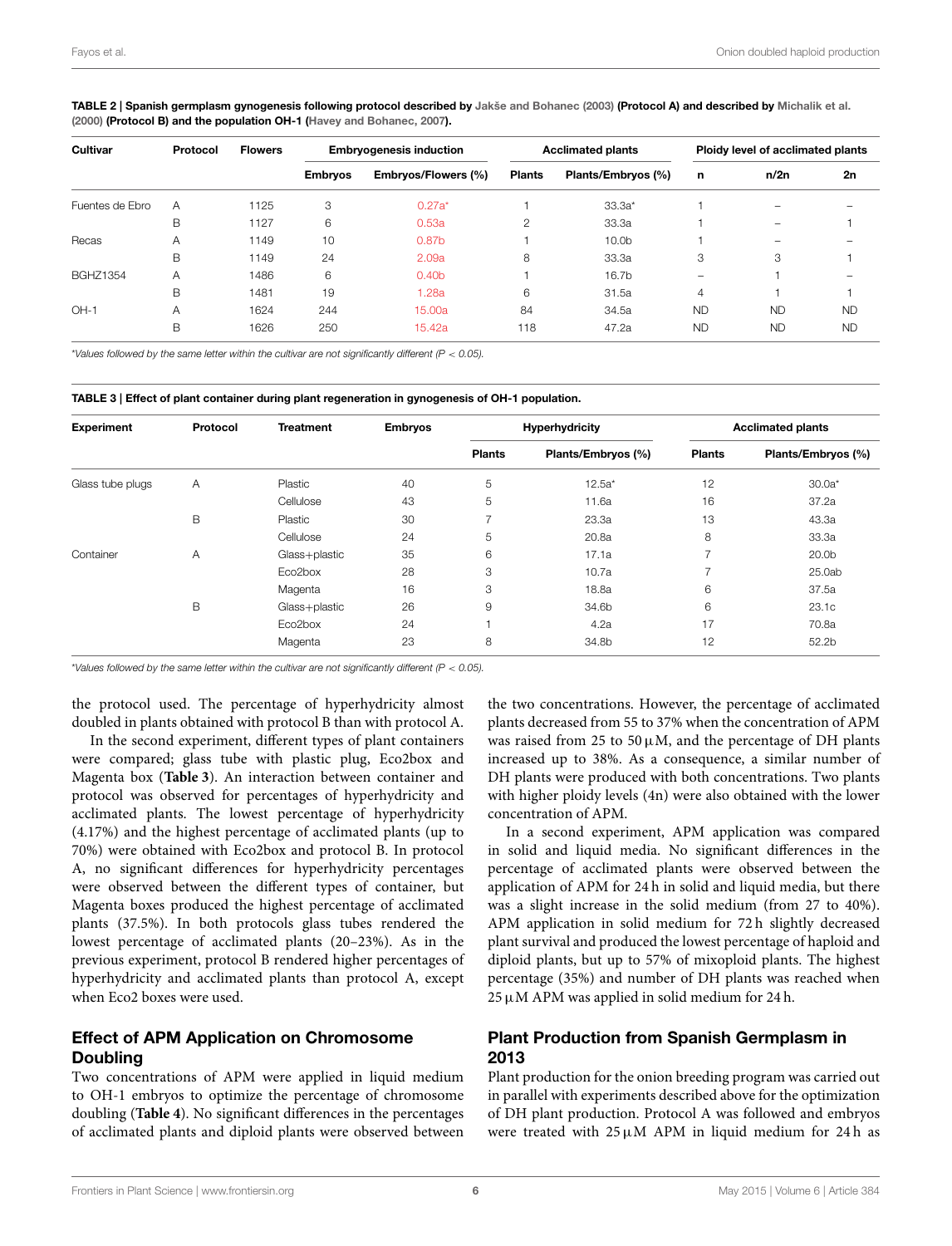<span id="page-6-0"></span>

|  |  |  |  |  | TABLE 4   Effect of APM application on chromosome doubling in OH-1 embryos. |
|--|--|--|--|--|-----------------------------------------------------------------------------|
|--|--|--|--|--|-----------------------------------------------------------------------------|

| <b>Experiment</b> | Treatment                       | <b>Embryos</b> |               | <b>Acclimated plants</b> | Ploidy level of acclimated plants |              |             |              |  |
|-------------------|---------------------------------|----------------|---------------|--------------------------|-----------------------------------|--------------|-------------|--------------|--|
|                   |                                 |                | <b>Plants</b> | Plants/Embryos (%)       | n (%)                             | n/2n (%)     | $2n$ (%)    | 4n (%)       |  |
| APM concentration | $25 \mu M$ APM                  | 69             | 38            | $55.1a*$                 | 17 (44.7a*)                       | $8(21.1a^*)$ | 11 (28.9a*) | $2(5.3^{*})$ |  |
|                   | $50 \mu M$ APM                  | 70             | 26            | 37.1a                    | 9(34.6a)                          | 6(23.1a)     | 10 (38.5a)  | 0(0.0)       |  |
| Medium support    | $25 \mu M$ APM lig (24 h).      | 44             | 12            | 27.2a                    | 6(50.0a)                          | 3(25.0b)     | 3(25.0ab)   | 0(0.0)       |  |
| Aplication time   | 42<br>$25 \mu M$ APM sol (24 h) |                |               | 40.5a                    | 10 (58.8a)                        | 1(5.9c)      | 6 (35.3a)   | 0(0.0)       |  |
|                   | $25 \mu M$ APM sol (72 h)       | 41             | 14            | 34.2a                    | 3(21.4b)                          | 8(57.1a)     | 2(14.3b)    | 1(7.1)       |  |

\*Values followed by the same letter within the cultivar are not significantly different (P < 0.05).

<span id="page-6-1"></span>TABLE 5 | Gynogenesis induction from Spanish germplasm in 2013 following Protocol (A) from [Jakše and Bohanec \(2003\)](#page-10-10) with some modifications.

| Cultivar        | <b>Flowers</b> | <b>Embryogenesis induction</b> |                     |               | <b>Acclimated plants</b> | Ploidy level of acclimated plants |                      |             |  |
|-----------------|----------------|--------------------------------|---------------------|---------------|--------------------------|-----------------------------------|----------------------|-------------|--|
|                 |                | <b>Embrvos</b>                 | Embryos/Flowers (%) | <b>Plants</b> | Plants/Embryos (%)       | $n$ (%)                           | n/2n (%)             | 2n (%)      |  |
| Fuentes de Ebro | 6998           | 18                             | $0.25d*$            | 3             | 16.67b*                  | $2(66.7a^*)$                      | $0(0.0b^*)$          | $(33.3b^*)$ |  |
| Recas           | 3227           | 24                             | 0.74 <sub>bc</sub>  | 4             | 16.67b                   | 2(50.0 <sub>b</sub> )             | 0(0.0 <sub>b</sub> ) | 2(50.0a)    |  |
| <b>BGHZ1354</b> | 3819           | 40                             | 1.05b               | 13            | 32.50ab                  | 5(50.0 <sub>b</sub> )             | 3(30.0a)             | 2(20.0c)    |  |
| $OH-1$          | 4533           | 826                            | 18.22a              | 302           | 36.60 a                  | -                                 | -                    | -           |  |

\*Values followed by the same letter within the cultivar are not significantly different ( $P < 0.05$ ).

performed in 2012, but embryos were transferred to Eco2boxes or glass tubes for plant elongation. A total number of 15,064 flower buds from plants grown in the field from Fuentes de Ebro, Recas, BGHZ1354 and OH-1 were inoculated (**[Table 5](#page-6-1)**). Great differences were observed between cultivars in the percentage of embryogenesis induction. As expected, OH-1 produced the highest percentage of embryogenesis (18.2%), obtaining a significantly lower rate with the Spanish germplasm. BGHZ1354 showed the highest percentage of embryogenesis (1.05%), and Fuentes de Ebro the lowest (0.52%). These percentages are higher than those obtained with a smaller number of flowers in the experiment to compare protocols (**[Tables 2,](#page-5-0) [5](#page-6-1)**). However, similar percentages of embryogenesis were produced from the Recas cultivar.

As for the Spanish germplasm, BGHZ1354 showed the highest percentage of acclimated plants (32.5%), with close rates to those obtained from OH-1. Fuentes de Ebro and Recas reached almost 17%. These percentages were significantly higher than those obtained in 2012 (**[Tables 1,](#page-4-0) [5](#page-6-1)**). Different rates of DH plants were obtained from each cultivar: 50, 33, and 20% from Recas, Fuentes de Ebro, and BGHZ1354, respectively. A level of 30% mixoploid (n/2n) plants was obtained from BHGZ1354 (**[Table 5](#page-6-1)**).

## Chromosome Doubling by Flower Bud Somatic Regeneration

Somatic regeneration from flower buds following the protocol described by [Luthar and Bohanec \(1999\)](#page-10-15) was performed as an alternative approach for chromosome doubling from haploid and mixoploid (n/2n) plants. Five out of the 33 acclimated plants from Spanish germplasm (**[Tables 2,](#page-5-0) [5](#page-6-1)**), and 2 out of the 21 plants from the OH-1 population flowered in July 2014 and were used for somatic regeneration (**[Table 6](#page-7-0)**). After 3–4 weeks of culture, globular embryogenic structures developed on the bases of the flower buds. Large differences in percentages of embryogenic structures and acclimated plants were observed among cultivars and lines. The haploid line from Fuentes de Ebro produced a medium percentage of embryogenic structures (33%), and a low rate of acclimated plants (2.5%). Of the lines from BGHZ1354, a high percentage of embryogenesis was observed from lines 13.P.045 (72%) and 13.P.074 (53%). The other lines from BGHZ1354 and the 2 lines from OH-1 never or rarely developed embryogenic structures. Shoots were regenerated from lines 13.P.041, 13.P.045, and 13.P.074 that had a high percentage of globular structures, and even from the low embryogenic line 13.P.042. No acclimated plants were produced from OH-1.

Differences in the ploidy level of somatic regenerated plants were observed between H lines. The two plants from 13.P.042 were diploid, whereas similar percentages of H and diploid plants were obtained from 13.P.045. The mixoploid line that produced embryogenic structures rendered up to 88% of diploid plants. Mixoploid (2n/4n) and tetraploid plants were also produced from H and mixoploid plants.

## **Discussion**

The availability of protocols for onion DH production represents a unique opportunity to have completely homozygous and stable inbred lines. Gynogenesis capacity from Spanish germplasm has been evaluated and different protocols have been assayed to increase the number of acclimated plants, in order to introduce pure inbred lines in an onion breeding program, to improve bulb size, uniformity and storability [\(Mallor and Sales, 2012\)](#page-10-13). Spain is the third largest producer in Europe with over 1.2 million tons. We should remark that the cultivar "Fuentes de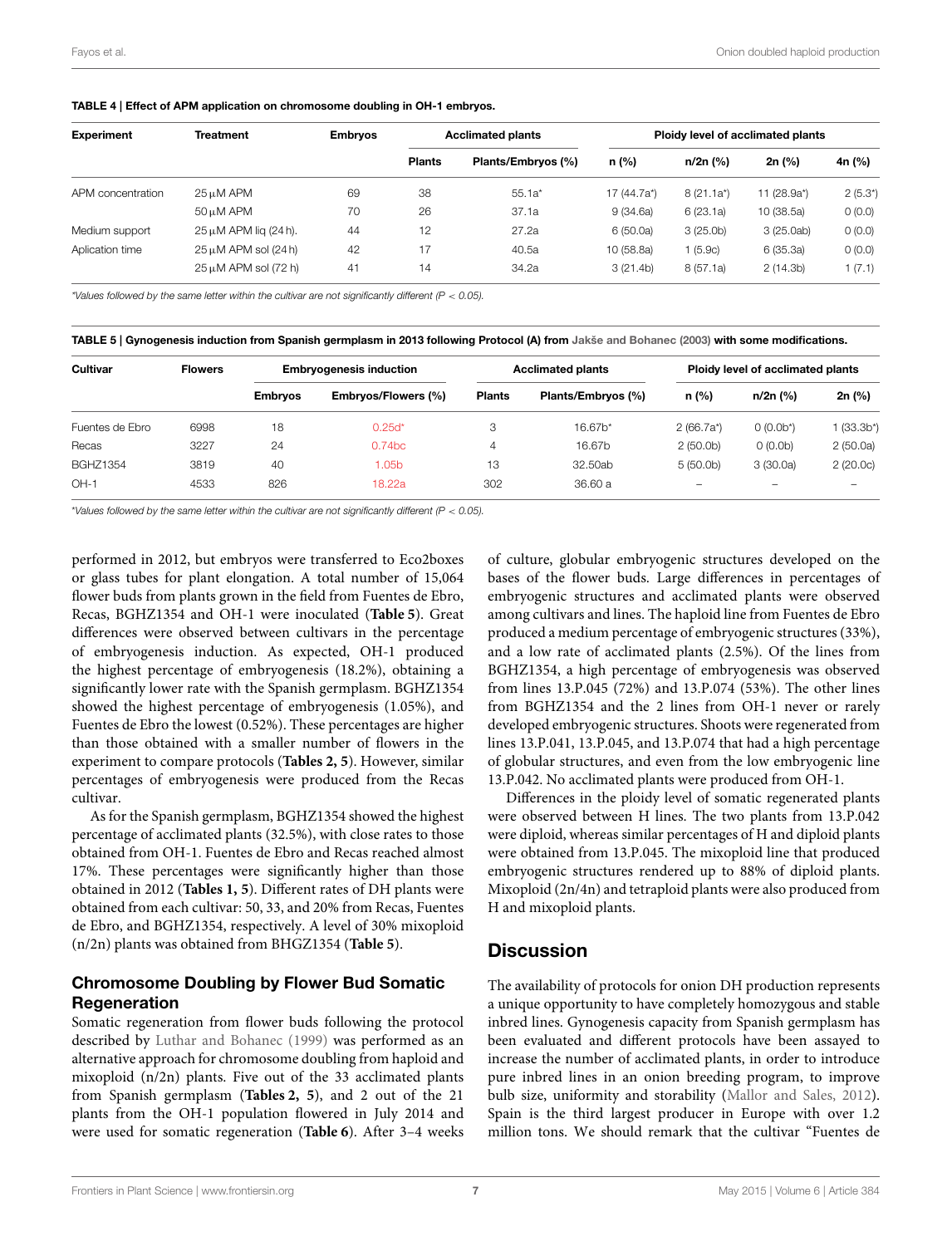| Origin             | Gynogenic | <b>Initial</b>  | <b>Flowers</b> | Globular<br>structures (%) | <b>Acclimated plants</b> |                           | ploidy level of acclimated plants |            |              |        |
|--------------------|-----------|-----------------|----------------|----------------------------|--------------------------|---------------------------|-----------------------------------|------------|--------------|--------|
|                    | line      | ploidy<br>level |                |                            | <b>Plants</b>            | <b>Plants/100 Flowers</b> | n (%)                             | 2n (%)     | $2n/4n$ (%)  | 4n (%) |
| Fuentes de Ebro-17 | 13.P.041  | N               | 122            | $32.8c*$                   | 2                        | $1.6bc*$                  | 1 (50.0a*)                        | 1 (50.0c*) | $\Omega$     |        |
| BHGZ1354-16        | 13.P.045  | n               | 255            | 71.8a                      | 16                       | 6.3 <sub>b</sub>          | 7(43.8a)                          | 8 (50.0c)  | 1 $(6.0a^*)$ |        |
| BHGZ1354-1         | 13.P.042  | n               | 134            | 3.0 <sub>d</sub>           | 2                        | 1.5 <sub>bc</sub>         | 0                                 | 2(100.0a)  | 0            |        |
| BHGZ1354-14        | 13.P.213  | n/2n            | 182            | 0.0d                       | 0                        | 0.0c                      | C                                 |            | $\Omega$     |        |
| BHGZ1354-17        | 13.P.074  | n/2n            | 309            | 52.8b                      | 50                       | 16.2a                     | 0                                 | 44 (88.0b) | 3(6.0a)      | 3(6.0) |
| OH-1-8             | 13.F2.034 | n               | 55             | 0.0d                       | 0                        | 0.0c                      | C                                 |            | $\Omega$     |        |
| $OH-1-8$           | 13.E2.040 | n               | 160            | 2.5d                       | 0                        | 0.0c                      | $\Omega$                          |            | 0            |        |

<span id="page-7-0"></span>TABLE 6 | Chromosome doubling of gynogenetic haploid and mixoploid plants by flower bud somatic regeneration.

\*Values followed by the same letter within lines are not significantly different ( $P < 0.05$ ).

Ebro" used in this study has a high commercial value due to its differentiated quality. Genetic factors, including cultivar, donor plant genotype, geographic origin and genetic structure are thought to be the most important for the success of gynogenesis induction [\(Campion and Alloni, 1990;](#page-9-8) Geoffriau et al., [1997;](#page-9-11) [Bohanec and Jakše, 1999;](#page-9-12) [Michalik et al., 2000;](#page-10-5) [Chen et al., 2011\)](#page-9-4). In Spanish germplasm, cultivar and plant genotype also has a strong effect on gynogenesis induction. The two Valencia-type cultivars Rita and Recas showed the highest embryogenesis percentage (0.87–2.09%), followed by the highly pungent landrace BGHZ1354 (0.40–1.28%), and finally the sweet cultivar Fuentes de Ebro (0.27–0.75%). A similar percentage of embryogenesis induction was described in the unique Spanish cultivar Morada de Amposta evaluated previously (2.1%) and in 5 Portuguese cultivars (average 0.98%) [\(Bohanec and Jakše,](#page-9-12) [1999\)](#page-9-12). However, gynogenesis capacity of Spanish germplasm used in this study was lower than that from the American OH-1 population, and other American inbred and F1s reported by [Bohanec and Jakše \(1999\)](#page-9-12). It has also been reported that American materials were on average 5 times more responsive than European cultivars [\(Bohanec et al., 2003\)](#page-9-14), and northern European cultivars were more responsive than southern- and eastern European material [\(Geoffriau et al., 1997;](#page-9-11) Bohanec and Jakše, [1999\)](#page-9-12). On the other hand, open pollinated cultivars, such as the ones used in this study, had shown a lower percentage of embryogenesis than inbred lines or F1s [\(Geoffriau et al.,](#page-9-11) [1997;](#page-9-11) [Bohanec and Jakše, 1999\)](#page-9-12). Deleterious genes regulating vegetative growth are responsible for hampering gynogenic embryo development and plant regeneration and are eliminated during inbreeding [\(Geoffriau et al., 1997;](#page-9-11) [Hyde et al., 2012\)](#page-10-1).

A great variation in gynogenesis induction was also reported even between plants from the same inbred line. By way of example, B2923B showed a percentage of embryogenesis from 2.1 to 54.7% [\(Bohanec et al., 2003\)](#page-9-14). Similar results were obtained in this study among individual plants from the same cultivar or population, since each plant was a different genotype. In this study, plant response from the synthetic population OH-1, characterized by its high embryogenesis induction and obtained from inbreeds B2923B and B0223B (Prof Havey, University of Wisconsin), varied from 0 to 93%. As for the Spanish germplasm, the highest variation, from 0 to 11%, was found in Recas.

The environmental conditions under which the donor plants are grown are also a key factor influencing embryogenesis induction [\(Campion et al., 1992;](#page-9-9) [Chen et al., 2011\)](#page-9-4). Onion plants in the growth chamber during bolting at  $14-15$  °C produced higher percentages of embryogenesis than plants in the greenhouse (13–25◦C) [\(Puddephat et al., 1999\)](#page-10-6) or plants in growth chamber at 4◦C or 18◦C or in the field [\(Michalik et al.,](#page-10-7) [2001\)](#page-10-7). In this study, no statistically significant differences were obtained between the two growing conditions, probably due to the low number of embryos produced. However, Fuentes de Ebro and Rita plants grown in the field rendered a slightly higher percentage of embryogenesis than those in the growth chamber at 15–18◦C.

The differences in the percentage of gynogenesis induction from plants grown under natural conditions observed between years could be due to environmental, climatic or physiological conditions, as they were grown in pots or in soil under natural conditions, as well as genotype effects. A variation in the percentage of gynogenesis induction between the same bulbs over 2 years (23.2–32.9%) has been described in an onion inbred line [\(Bohanec et al., 2003\)](#page-9-14).

Gynogenesis response of onion material depended on the culture media used [\(Campion et al., 1992;](#page-9-9) [Jakše et al., 1996;](#page-10-16) [Michalik et al., 2000\)](#page-10-5). Thus, local cultivars from Argentina produced more haploid plants in media containing polyamines than without growth regulators [\(Martínez et al., 2000\)](#page-10-9). In order to improve the percentage of embryogenesis obtained with our material in 2012 with the one-step protocol (protocol A) described by [Jakše and Bohanec \(2003\)](#page-10-10), a two-step protocol (protocol B), that had been proved to induce gynogenesis efficiently in Polish cultivars [\(Michalik et al., 2000\)](#page-10-5), was also assayed. A real comparison of the two protocols was possible since the same cultivars have been used. The low-responding Spanish material produced 2–3 times higher percentages of embryogenesis and plant acclimation with the two-step protocol described by [Michalik et al. \(2000\)](#page-10-5). No significant differences were obtained in Fuentes de Ebro, probably due to the low number of embryos produced. The high gynogenetic population OH-1 produced similar percentages of embryogenesis, an average of 15%, independently of the protocol used. It had been reported previously that inbred lines B2923B and B0223B, used for the creation of the OH-1 synthetic population, reached 18-33% of gynogenesis induction [\(Bohanec et al., 2003;](#page-9-14) [Jakše and Bohanec,](#page-10-10) [2003\)](#page-10-10). Therefore, our results are comparable to those described by these authors.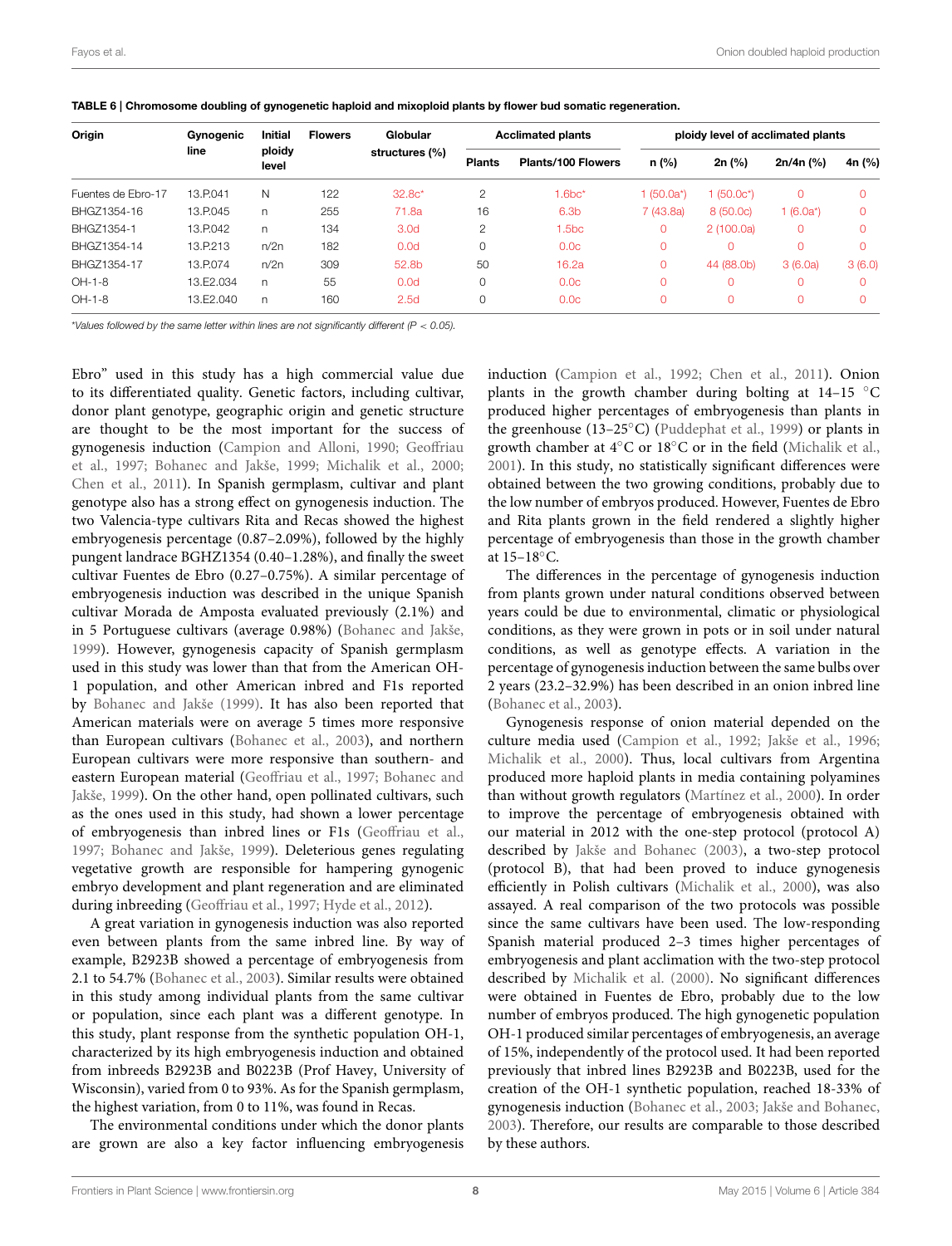The protocols differed in culture medium composition, vitamins, amount of ammonium and growth regulators. Regarding the latter, 2iP and NAA in protocol B, instead of 2,4-D and BA (protocol A) could account for the higher gynogenesis efficiency. Higher percentages of embryogenesis were also reported with Polish onion cultivars, with media containing 2iP and NAA [\(Michalik et al., 2000\)](#page-10-5). The effect of growth regulators on plant acclimation confirms the results described by [Bohanec et al. \(1995\)](#page-9-10). Hence, protocol B will be adopted for the development of onion haploids in our laboratory.

The presence of an unbalanced gaseous environment in the culture container could lead to plant hyperhydricity (Kozai and Smith, [1995;](#page-10-17) [Lai et al., 2005\)](#page-10-18). The use of different containers and/or container closure could cause different rates of gas exchange. In this study, a high percentage of hyperhydricity was observed during the first year, especially in Fuentes de Ebro (up to 50%) and Recas (21%). Different types of plug for glass tubes and containers were tested to decrease hyperhydricity and even though cellulose plugs were expected to reduce hyperhydricity and favor a better gas exchange than plastic plugs, a similar percentage of hyperhydricity was obtained with both types of plug in this study. Nevertheless, hyperhydricity was reduced to 4% and the percentage of acclimated plants was increased up to 70% with Eco2box in protocol B. This could be due to the presence of an aeration filter in the lid, favoring gas exchange. Our results agree with those reported in other crops in which hyperhydricity was reduced or even completely eliminated in ventilated cultures [\(Zobayed et al., 1999;](#page-10-19) [Lai et al., 2005;](#page-10-18) Casanova et al., [2008;](#page-9-24) [Ivanova and Van Staden, 2010\)](#page-10-20). As far as we know, Eco2boxes have not been used previously for plant regeneration in onion. The differences observed from Spanish germplasm in the percentage of acclimated plants between years could be due to the use of both Eco2boxes and glass tubes for plant regeneration in the second year, but exclusively glass tubes in the first year. Other important factors associated with hyperhydricity are the amount of ammonium and the type of cytokinin in the medium [\(Ivanova and Van Staden, 2008\)](#page-10-21). Since ammonium was only used in the first month of culture in the two-step protocol, the higher percentage of hyperhydricity produced with this protocol could be related to the use of the cytokinin 2iP instead of BA. However, BA has been reported to produce higher rates of hyperhydricity than other cytokinins such as kinetin, zeatin or thidiazuron [\(Chukwujekwu et al., 2002;](#page-9-25) [Chen et al., 2006;](#page-9-26) Ivanova and Van Staden, [2011\)](#page-10-22).

Several duplication agents and different strategies have been used for chromosome doubling of onion haploid embryos/plants [\(Campion et al., 1995;](#page-9-1) [Alan et al., 2004;](#page-9-19) [Grzebelus and Adamus,](#page-9-21) [2004\)](#page-9-21). In general, the optimal concentration of the duplication agent and the duration of treatments must always be determined in relation to the percentage of doubled plants and the percentage of plant survival [\(Bohanec, 2009;](#page-9-13) [Castillo et al., 2009\)](#page-9-27). Although a relatively low number of embryos was used for each treatment, an increase in the concentration of APM from 25 to  $50 \mu$ M in a liquid medium significantly increased the percentage of chromosome doubling. However, the same number of DH plants was obtained in both concentrations, since the high concentration reduced the percentage of plant survival. Similar results were reported previously in onion by [Jakše et al. \(2003\)](#page-10-23). A higher percentage of diploid plants were produced when duplication agents were incorporated in liquid rather than in solid media [\(Jakše et al., 2003;](#page-10-23) [Alan et al., 2004\)](#page-9-19). However, in our study APM in a solid medium produced a higher survival rate (40%) and a higher percentage of doubling (35%) than in a liquid medium, resulting in 14% of DH/embryos treated. This percentage was higher than the 4% obtained by [Jakše et al. \(2003\)](#page-10-23) with the same concentration of APM and application time. The differences between these two studies could be due to the use of different genotypes, since a genotype effect has been reported [\(Alan et al., 2004\)](#page-9-19). In this study, increasing the time of application from 24 to 72 h in a solid medium significantly increased the percentage of mixoploid (n+2n) plants up to 57%, confirming the results reported by [Jakše et al. \(2003\)](#page-10-23).

An alternative approach for chromosome doubling in onion is in vitro adventitious somatic regeneration [\(Alan et al., 2007;](#page-9-20) Jakše et al., [2010\)](#page-10-0). This method has two advantages over the application of antimitotic agents: no potentially damaging chemicals are used and a higher percentage of doubling efficiency can be achieved [\(Alan et al., 2007;](#page-9-20) [Jakše et al., 2010\)](#page-10-0). When the protocol described by [Luthar and Bohanec \(1999\)](#page-10-15) was applied, a large variation in somatic regeneration response was observed between different germplasms. The landrace BGHZ1354 showed the highest percentage of globular embryogenic structures (up to 72%), followed by "Fuentes de Ebro." No correlation between somatic and gynogenetic embryogenesis was observed, since DH lines 13.E2.034 and 13.E2.040 derived from OH-1- 8 plant produced a low percentage of embryogenic structures (0–2.5%), whereas OH-1-8 showed the highest percentage of embryogenesis induction (76–98%). Similar results were observed from line 13.P.042, indicating that genetic control for somatic regeneration and gynogenesis induction are inherited independently.

In the first study using this strategy for chromosome doubling 60% of the somatic plants regenerated from haploid flowers were spontaneously doubled [\(Alan et al., 2007\)](#page-9-20). [Jakše et al.](#page-10-0) [\(2010\)](#page-10-0) produced diploid plants from 83 and 100% of regenerated haploid and mixoploid lines, respectively, and the average percentages of diploid plants among the regenerants was 55.8% from mixoploid lines and 9.7% from haploid lines. In this study, 4 out of the 7 lines that bolted the first year were regenerated, and diploid plants were produced from all of them (100%). The percentage of spontaneous doubling was 88% from the mixoploid line and between 47 and 100% from the haploid lines. Our results confirm that somatic regeneration is an alternative approach for chromosome doubling in onion. As described by [Alan et al. \(2007\)](#page-9-20), the use of different strategies offers an integrated approach to recover diploid onion gynogenetic plants. In this study, both the application of APM to embryos, and diploidization of haploids and mixoploid lines by somatic regeneration were used successfully.

The gynogenesis capacity of Spanish germplasm has been evaluated. This germplam showed a low capacity for embryogenesis induction, the sweet cultivar Fuentes de Ebro being the most recalcitrant. For the first time comparison of two protocols has been addressed, the protocol described by [Michalik et al. \(2000\)](#page-10-5) being more efficient for embryogenesis induction and acclimated plants than the one described by Jakše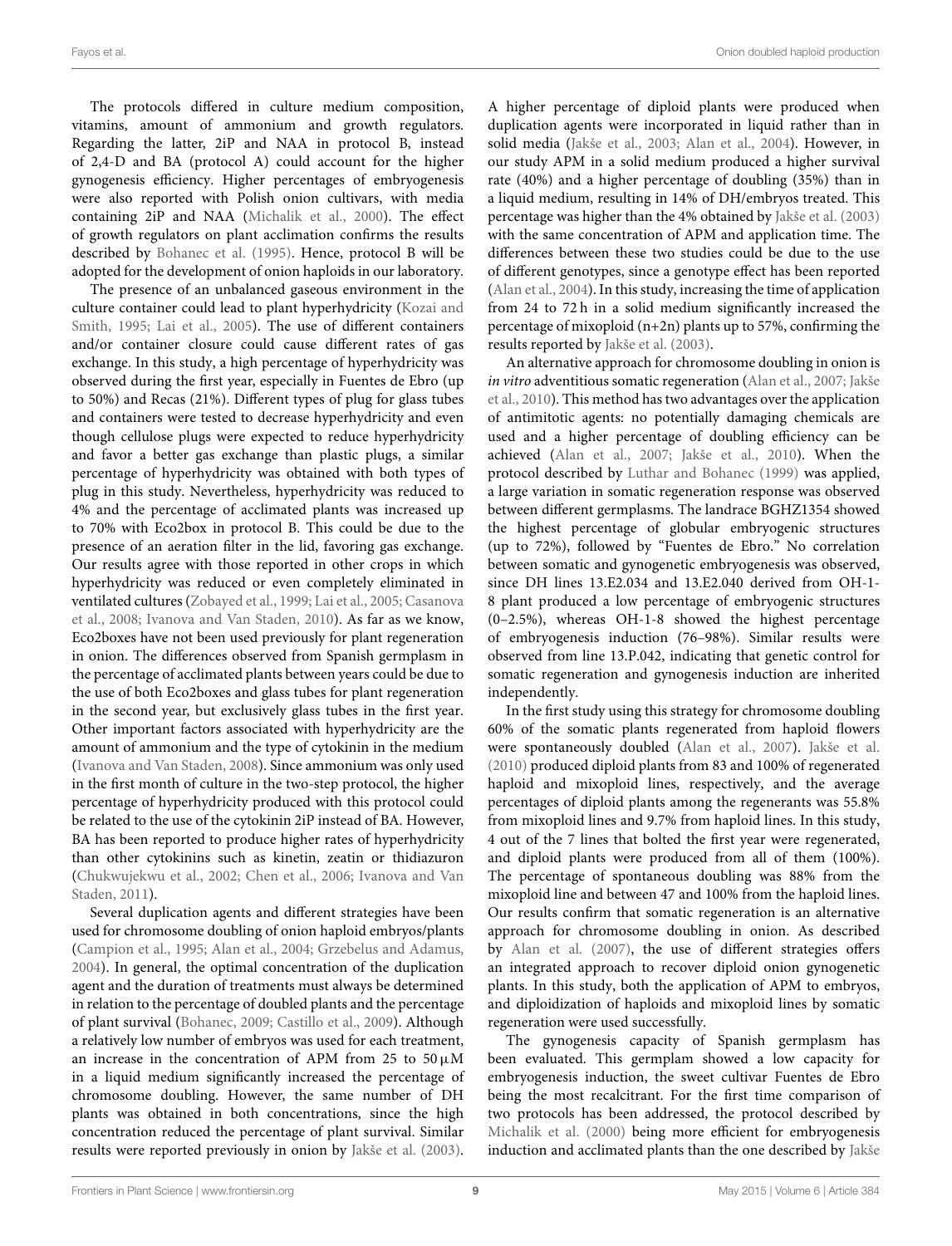Fayos et al. Onion doubled haploid production

and Bohanec [\(2003\)](#page-10-10). A new generation of tissue culture vessel, the Eco2box container, significantly reduced the percentage of hyperhydricity leading to a higher percentage of plant survival. Two strategies for chromosome doubling, the application of  $25 \mu$ M APM in solid medium for 24 h and somatic regeneration from flower buds of haploid and mixoploid plants, were successfully used. Although gynogenetic plants were obtained from all the Spanish cultivars, further improvements of the protocol using different strategies should be performed in order to produce a high number of DH plants that could be used efficiently in onion breeding programs.

# Acknowledgments

OF was a recipient of a predoctoral fellowship from the Spanish Ministry of Economy and Competitiveness FPI (INIA-FEDER). This work was supported by the Spanish Ministry of Economy

# References

- <span id="page-9-19"></span>Alan, A. R., Brants, A., Cobb, E., Goldschmied, P. A., Mutschler, M. A., and Earle, E. D. (2004). Fecund gynogenic lines from onion (Allium cepa L.) breeding materials. Plant Sci. 167, 1055–1066. doi: 10.1016/j.plantsci.2004. 06.007
- <span id="page-9-6"></span>Alan, A. R., Kaska, A., and Celebi-Toprak, F. (2014). Production of fully homozygous genotypes from various edible Allium. Int. J. Secondary Metabolite 1, 77.
- <span id="page-9-20"></span>Alan, A. R., Lim, W., Mutschler, M. A., and Earle, E. D. (2007). Complementary strategies for ploidy manipulations in gynogenic onion (Allium cepa L.). Plant Sci. 173, 25–31. doi: 10.1016/j.plantsci.2007.03.010
- <span id="page-9-18"></span>Alan, A. R., Mutschler, M. A., Brants, A., Cobb, E., and Earle, E. D. (2003). Production of gynogenic plants from hybrids of Allium cepa L. and A. roylei Stearn. Plant Sci. 165, 1201–1211. doi: 10.1016/S0168-9452(03)00327-3
- <span id="page-9-15"></span>Bohanec, B. (1998). "Gynogenic haploid induction in plant breeding" in Gametic Embryogenesis, Report of Activities, 1995-97, ed M. Hansen (Luxembourg: COST Action 824, Directorate-General Science, Research and Development, European Commission), 253–255.
- <span id="page-9-13"></span>Bohanec, B. (2009). "Doubled haploids via gynogenesis", in Advances in Haploid Production in Higher Plants, eds A. Touraev, B. P. Forster, and S. M. Jain (Dordrecht: Springer Science + Business Media B.V.), 35–46.
- <span id="page-9-12"></span>Bohanec, B., and Jakše, M. (1999). Variations in gynogenic response among long-day onion (Allium cepa L.) accessions. Plant Cell Rep. 18, 737–742. doi: 10.1007/s002990050652
- <span id="page-9-14"></span>Bohanec, B., Jakše, M., and Havey, M. J. (2003). Genetic analyses of gynogenetic haploid production in onion. J. Amer. Soc. Hort. Sci. 128, 571–574.
- <span id="page-9-10"></span>Bohanec, B., Jakše, M., Ihan, A., and Javornik, B. (1995). Studies of gynogenesis in onion (Allium cepa L.): induction procedures and genetic analysis of regenerants. Plant Sci. 104, 215–224. doi: 10.1016/0168-9452(94)04030-K
- <span id="page-9-8"></span>Campion, B., and Alloni, C. (1990). Induction of haploid plants in onion (Allium cepa L.) by in vitro culture of unpollinated ovules. Plant Cell Tiss. Org. 20, 1–6.
- <span id="page-9-9"></span>Campion, B., Azzimonti, M. T., Vicini, E., Schiavi, M., and Falavigna, A. (1992). Advances in haploid plant induction in onion (Allium cepa L.) through in vitro gynogenesis. Plant Sci. 86, 97–104. doi: 10.1016/0168-9452(92) 90183-M
- <span id="page-9-1"></span>Campion, B., Bohanec, B., and Javornik, B. (1995). Gynogenic lines of onion (Allium cepa L.): evidence of their homozygosity. Theor. Appl. Genet. 91, 598–602. doi: 10.1007/BF00223285
- <span id="page-9-24"></span>Casanova, E., Moysset, L., and Trillas, M. I. (2008). Effects of agar concentration and vessel closure on the organogenesis and hyperhydricity of adventitious carnation shoots. Biol. Plant. 52, 1–8. doi: 10.1007/s10535-008-0001-z
- <span id="page-9-27"></span>Castillo, M. A., Cistué, L., Vallés, M. P., and Soriano, M. (2009). "Chromosome doubling in monocots," in Advances in Haploid Production in Higher Plants,

and Competitiveness INIA-FEDER (RTA2011-00118-C02-01), by the Agreement EEAD-CSIC with CITA-Aragón for Onion Doubled Haploid Production and the Aragon Government (Group A16 and Group A06). We are grateful to Ramiro Arnedo S.A. Seeds Company and Prof. Havey (University of Winsconsin-Madison, USDA) for kindly providing bulbs from the Rita cultivar and seeds from the OH-1 population, respectively. We are also grateful to Prof. Bohanec (University of Ljubljana) and Prof. Adamus (Agricultural University of Kraków) for their advice in the application of onion gynogenesis protocols.

# Supplementary Material

The Supplementary Material for this article can be found online at: [http://journal.frontiersin.org/article/10.3389/fpls.2015.](http://journal.frontiersin.org/article/10.3389/fpls.2015.00384/abstract) [00384/abstract](http://journal.frontiersin.org/article/10.3389/fpls.2015.00384/abstract)

eds A. Touraev, B. P. Forster, and S. M. Jain (Dordrecht: Springer Science + Business Media B.V.), 329–338.

- <span id="page-9-7"></span>Celebi-Toprak, F., Kaska, A., Alan, V., Aykut, A., and Alan, A. R. (2015). "Evaluation of doubled haploid onion (Allium cepa L.) lines developed from Turkish landraces," in 7 International Symposium on Edible Alliaceae (Nidge Turkey).
- <span id="page-9-4"></span>Chen, J. F., Cui, L., Malik, A. A., and Mbira, K. G. (2011). In vitro haploid and dihaploid production via unfertilized ovule culture. Plant Cell Tiss. Org. 104, 311–319. doi: 10.1007/s11240-010-9874-6
- <span id="page-9-26"></span>Chen, U.-C., Hsia, C.-N., Yeh, M.-S., Agrawal, D. C., and Tsay, H.-S. (2006). In vitro micropropagation and ex vitro acclimation of Bupleurum kaoi-an endangered medicinal plant native to Taiwan. In Vitro Cell. Dev. Biol.-Plant 42, 128–133. doi: 10.1079/IVP2005744
- <span id="page-9-25"></span>Chukwujekwu, J. C., Fennell, C. W., and Van Staden, J. (2002). Optimisation of the tissue culture protocol for the endangered Aloe polyphylla. S. Afr. J. Bot. 68, 424–429.
- <span id="page-9-5"></span>Duangjit, J., Bohanec, B., Chan, A. P., Town, C. D., and Havey, M. J. (2013). Transcriptome sequencing to produce SNP-based genetic maps of onion. Theor. Appl. Genet. 126, 2093–2101. doi: 10.1007/s00122-013-2121-x
- <span id="page-9-17"></span>Dunstan, D. I., and Short, K. C. (1977). Improved growth of tissue cultures of the onion, Allium cepa. Physiol. Plant. 41, 70–72. doi: 10.1111/j.1399- 3054.1977.tb01525.x
- <span id="page-9-3"></span>Dunwell, J. M. (2010). Haploids in flowering plants: origins and exploitation. Plant Biotechnol. J. 8, 377–424. doi: 10.1111/j.1467-7652.2009.00498.x
- <span id="page-9-0"></span>FAO. (2013). FAOSTAT. Food and Agriculture Organization of the United Nations-FAO Statistical Database. Available online at:<http://faostat.fao.org/> (Accessed January 2015).
- <span id="page-9-2"></span>Foschi, M., Martínez, L., Ponce, M. T., and Galmarini, C. R. (2009). Doblehaploides, una estrategia biotecnológica para el mejoramiento genético en cebolla (Allium cepa). Hortic. Argent. 28, 40–48.
- <span id="page-9-16"></span>Gamborg, O. L., Miller, R. A., and Ojima, K. (1968). Nutrient requirements of suspension cultures of soybean root cells. Exp. Cell Res. 50, 151–158. doi: 10.1016/0014-4827(68)90403-5
- <span id="page-9-11"></span>Geoffriau, E., Kahane, R., and Rancillac, M. (1997). Variation of gynogenesis ability in onion (Allium cepa L.). Euphytica 94, 37–44. doi: 10.1023/A:1002949606450
- <span id="page-9-21"></span>Grzebelus, E., and Adamus, A. (2004). Effect of anti-mitotic agents on development and genome doubling of gynogenic onion (Allium cepa L.) embryos. Plant Sci. 167, 569–574. doi: 10.1016/j.plantsci.2004.05.001
- <span id="page-9-22"></span>Havey, M. J., and Bohanec, B. (2007). Onion inbred line 'B8667 A&B' and Synthetic populations 'Sappory-Ki-1 A&B' and 'Onion Haploid-1'. HortScience 42, 1731–1732.
- <span id="page-9-23"></span>Hoagland, D. R., and Arnon, D. I. (1950). The Water-culture Method FOR Growing Plants Without Soil. Berkeley, CA: California Agricultural Experiment Station Circular Number 347, College of Agriculture, University of California